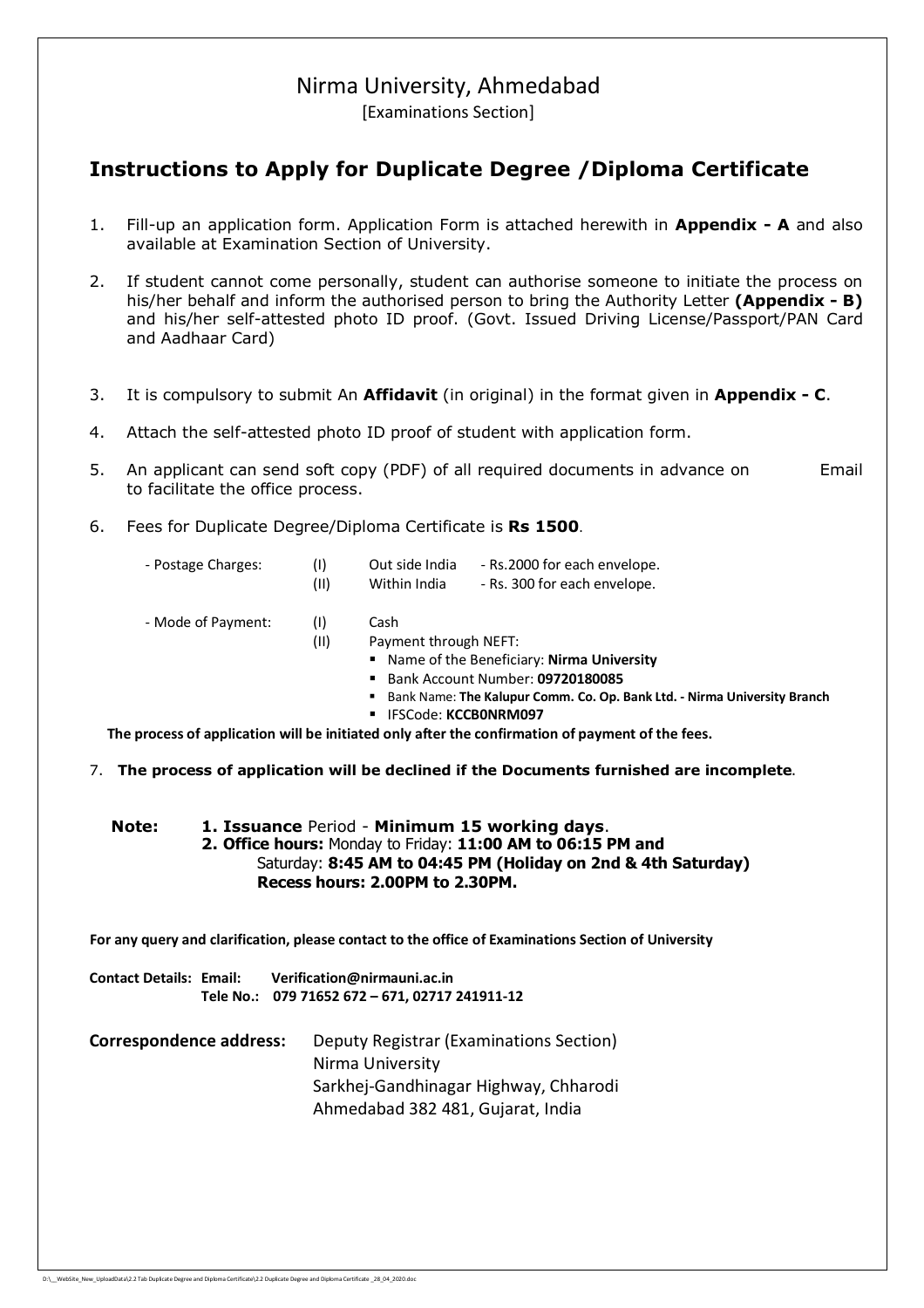|                                    |                                                                                                  |      |                |                              |  | Nirma University, Ahmedabad                                          | <b>Appendix - A</b>                                                                |    |
|------------------------------------|--------------------------------------------------------------------------------------------------|------|----------------|------------------------------|--|----------------------------------------------------------------------|------------------------------------------------------------------------------------|----|
|                                    |                                                                                                  |      |                | (Examination Section)        |  |                                                                      |                                                                                    |    |
|                                    |                                                                                                  |      |                |                              |  | <b>Application Form for Duplicate Degree / Diploma Certificate</b>   |                                                                                    |    |
| To,                                | <b>Deputy Registrar</b><br><b>Examination Section</b><br>Nirma University,<br>Ahmedabad - 382481 |      |                |                              |  | Email: verification@nirmauni.ac.in                                   |                                                                                    |    |
| Sir,                               |                                                                                                  |      |                |                              |  |                                                                      |                                                                                    |    |
| $\bf{l}$                           | have                                                                                             | lost | my             | $Degree \qquad /$            |  |                                                                      | Diploma Certificate<br>programme and I request you                                 | of |
|                                    |                                                                                                  |      |                |                              |  | to give me Duplicate Certificate. The details of which are as under- |                                                                                    |    |
| 1.                                 | <b>Full Name</b>                                                                                 |      |                |                              |  |                                                                      |                                                                                    |    |
| 2.                                 | Roll No.                                                                                         |      |                |                              |  |                                                                      |                                                                                    |    |
| 3.<br>Details of lost Certificate: |                                                                                                  |      |                |                              |  |                                                                      |                                                                                    |    |
|                                    |                                                                                                  |      |                |                              |  |                                                                      |                                                                                    |    |
|                                    |                                                                                                  |      |                |                              |  |                                                                      |                                                                                    |    |
| 4.                                 | Address for<br>Correspondence                                                                    |      |                |                              |  |                                                                      | <u> 1980 - Johann Barn, fransk politik (f. 1980)</u>                               |    |
|                                    | Contact No.                                                                                      |      | Pin:<br>(R)    |                              |  | (M)                                                                  |                                                                                    |    |
|                                    | Email                                                                                            |      |                |                              |  |                                                                      |                                                                                    |    |
| 5.                                 |                                                                                                  |      |                |                              |  |                                                                      | Fees paid Rs. ________________vide receipt no. _______________ dated ____________. |    |
|                                    | <b>Encl.:</b> Fees Payment Receipt in original.                                                  |      |                |                              |  |                                                                      |                                                                                    |    |
|                                    |                                                                                                  |      |                | <b>Student's Declaration</b> |  |                                                                      |                                                                                    |    |
| Sir,                               | I, $(Mr/Ms.)$                                                                                    |      |                |                              |  |                                                                      | solemnly declare that I have                                                       |    |
| lost                               | my                                                                                               |      | Degree/Diploma | Certificate                  |  | of                                                                   | programme. Kindly give me the duplicate of the same.                               |    |
| (i)                                | I commit that:                                                                                   |      |                |                              |  |                                                                      | If I find the original Certificate subsequently, I shall surrender the Duplicate,  |    |

(ii) I will not misuse this Certificate under any circumstances and if it is found so, then I would be responsible personally for the punishment to be imposed upon me by the Nirma University.

| Place |  |
|-------|--|
| Date  |  |

**Place : Student's Name & Signature** 

DupSGR/01-2018/631 to 800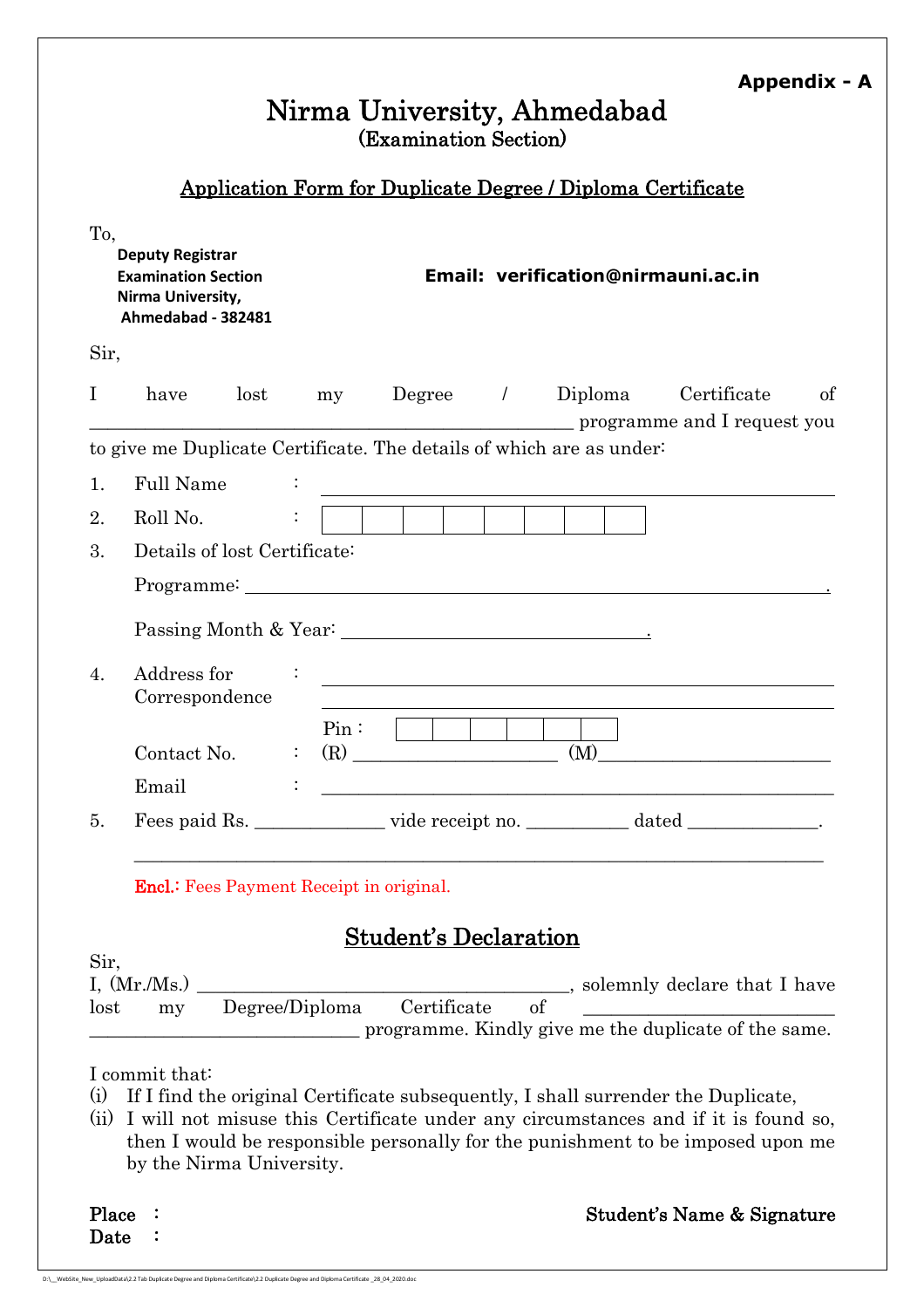### **Appendix - B**

DupSGR/01-2018/631 to 800

| Letter of Authority                                                                                                          |                                          |  |  |  |  |
|------------------------------------------------------------------------------------------------------------------------------|------------------------------------------|--|--|--|--|
|                                                                                                                              |                                          |  |  |  |  |
|                                                                                                                              |                                          |  |  |  |  |
|                                                                                                                              |                                          |  |  |  |  |
|                                                                                                                              |                                          |  |  |  |  |
|                                                                                                                              |                                          |  |  |  |  |
| to act on my behalf in the matter related to verification (authentication) of my educational                                 |                                          |  |  |  |  |
| documents/Pay the fees/Apostille/Duplicate documents/to collect original documents (SGRs/                                    |                                          |  |  |  |  |
| Transcript/Degree Certificate) or Verified sealed envelope(s) from Examination Section - Central                             |                                          |  |  |  |  |
| Office of Nirma University and it will be considered by the University as acknowledged by me.                                |                                          |  |  |  |  |
| I attach my Identity proof in support of verification of my signature and authorised person will also                        |                                          |  |  |  |  |
|                                                                                                                              |                                          |  |  |  |  |
|                                                                                                                              | Signature of Authorised Person with Date |  |  |  |  |
| submit his/her Photo-ID proof.<br>(For Office Use)                                                                           |                                          |  |  |  |  |
| Acknowledgement                                                                                                              |                                          |  |  |  |  |
| I have received following documents from Nirma University for<br>on his/her behalf and I acknowledge for the same.           |                                          |  |  |  |  |
| 1.                                                                                                                           |                                          |  |  |  |  |
| 2.<br><u> 1989 - Johann Barbara, martxa alemani</u> ar espainiar arte a la construcción de la construcción de la construcció |                                          |  |  |  |  |
| Signature of Student with Date<br>3.                                                                                         |                                          |  |  |  |  |
| 4.<br><u> 1989 - Johann Barn, fransk politik (d. 1989)</u>                                                                   |                                          |  |  |  |  |
|                                                                                                                              |                                          |  |  |  |  |